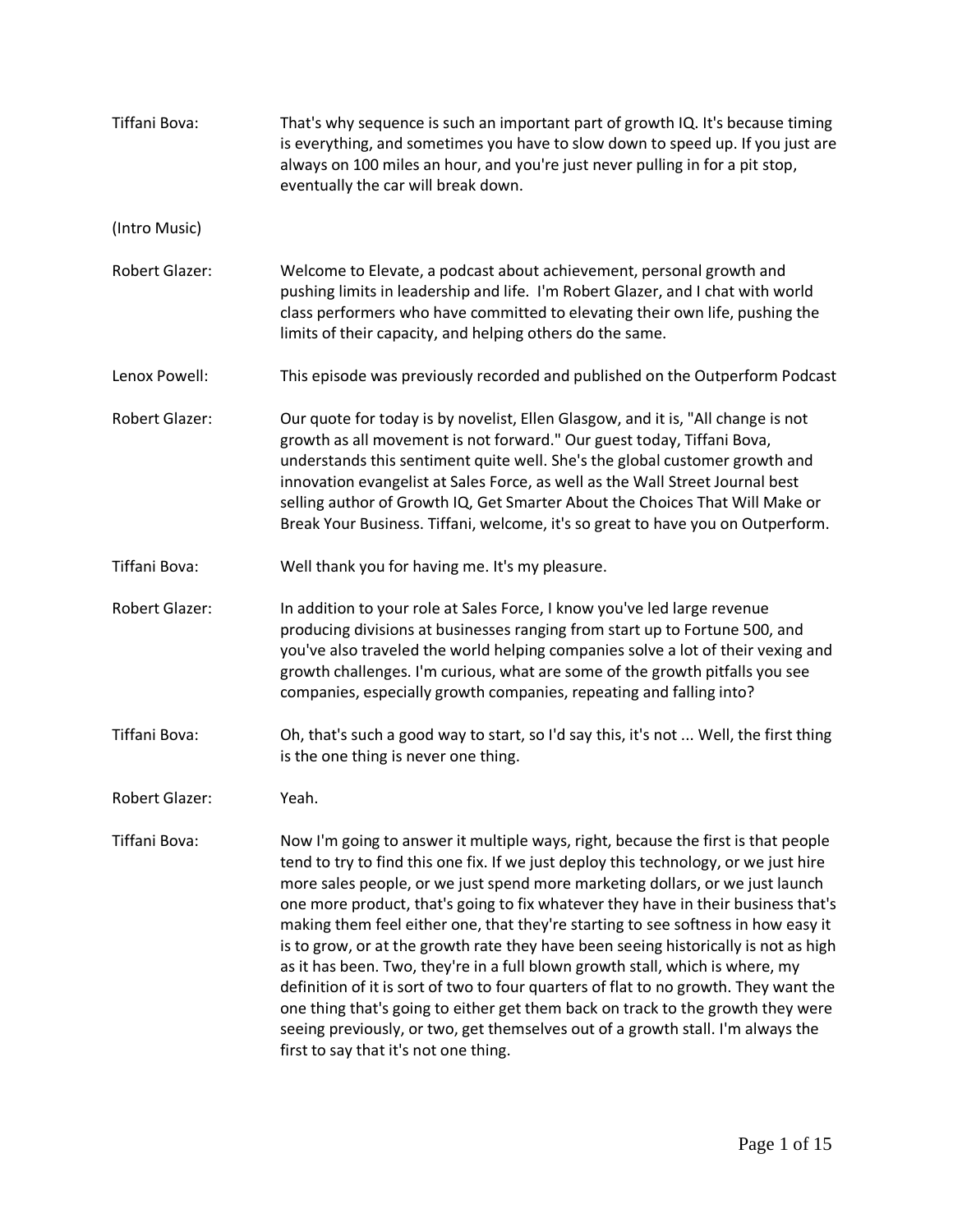| Tiffani Bova:         | The second thing I'd say is that many companies believe if they are growing, and<br>kind of the Bill Gates quote, and I'm going to ruin it, but the net of it really was is<br>success is the worst teacher, because unfortunately you feel like, well we've<br>always been growing like we don't have a sales problem or a growth problem,<br>or a marketing problem. We don't have a problem. We need to then course<br>correct, and that's the worse thing they can do, because ultimately when you're<br>in growth you have this ability that potentially your competitors do not, because<br>they're feeling a softness, and maybe they're not growing, so when growing<br>that's the opportunity to take that profitability that you're enjoying and reinvest<br>it in the business for where you think you're going to need growth two to three<br>years from now.                    |
|-----------------------|----------------------------------------------------------------------------------------------------------------------------------------------------------------------------------------------------------------------------------------------------------------------------------------------------------------------------------------------------------------------------------------------------------------------------------------------------------------------------------------------------------------------------------------------------------------------------------------------------------------------------------------------------------------------------------------------------------------------------------------------------------------------------------------------------------------------------------------------------------------------------------------------|
| Tiffani Bova:         | I hear lots of companies go, "Oh, we've got 50 quarters of straight growth. We<br>don't have a growth problem." That can sometimes set them up for being blind<br>sighted by we just didn't expect that was going to happen, whatever that is.                                                                                                                                                                                                                                                                                                                                                                                                                                                                                                                                                                                                                                               |
| Tiffani Bova:         | The third thing is we tend to turn the same dials when looking for growth. I<br>mentioned them a minute ago. One, you have kind of hire more sales people,<br>because with every head we get another million in revenue, takes them six<br>months to ramp up or three months to ramp up, or two months to ramp up, so<br>if we hire five people two months from now we'll have five million more in<br>revenue, so let's just hire more heads because we can get more revenue that<br>way. Two, we're just going to spend more marketing dollars because if we<br>spend more marketing dollars, more leads will come in, and if more leads come<br>in our sales people, or whatever engine, our eCommerce engine online,<br>whatever it is that is selling will sell more. Unfortunately third, we're going to<br>cut costs to growth, and my book actually does not cover the third at all. |
| Robert Glazer:        | Okay.                                                                                                                                                                                                                                                                                                                                                                                                                                                                                                                                                                                                                                                                                                                                                                                                                                                                                        |
| Tiffani Bova:         | Or MNA, right, so I guess the fourth would be we're going to go and acquire<br>growth, so those last two I don't really talk about. The first two, those dials are<br>not as effective as they used to be historically. Growth is just getting harder.                                                                                                                                                                                                                                                                                                                                                                                                                                                                                                                                                                                                                                       |
| <b>Robert Glazer:</b> | Yeah, I'm curious. When people talk about growth, I think you have growth or<br>private equity growth, then you have this whole Silicon Valley lens that tends to<br>jade a lot of how people think about, you know, grow baby, grow. Can you talk a<br>little bit about what you see the difference between high growth and<br>sustainable growth? I know it probably was woven into a bunch of examples you<br>used in your book, but I think it's an important topic that doesn't get discussed<br>enough.                                                                                                                                                                                                                                                                                                                                                                                |
| Tiffani Bova:         | In what way?                                                                                                                                                                                                                                                                                                                                                                                                                                                                                                                                                                                                                                                                                                                                                                                                                                                                                 |
| Robert Glazer:        | In terms of, you know, you can grow, as you said there are a lot of levers to pull<br>to get kind of high growth, but a lot of  You see companies 3, 400% and then<br>have that complete stall that you were talking about. A lot of it's probably                                                                                                                                                                                                                                                                                                                                                                                                                                                                                                                                                                                                                                           |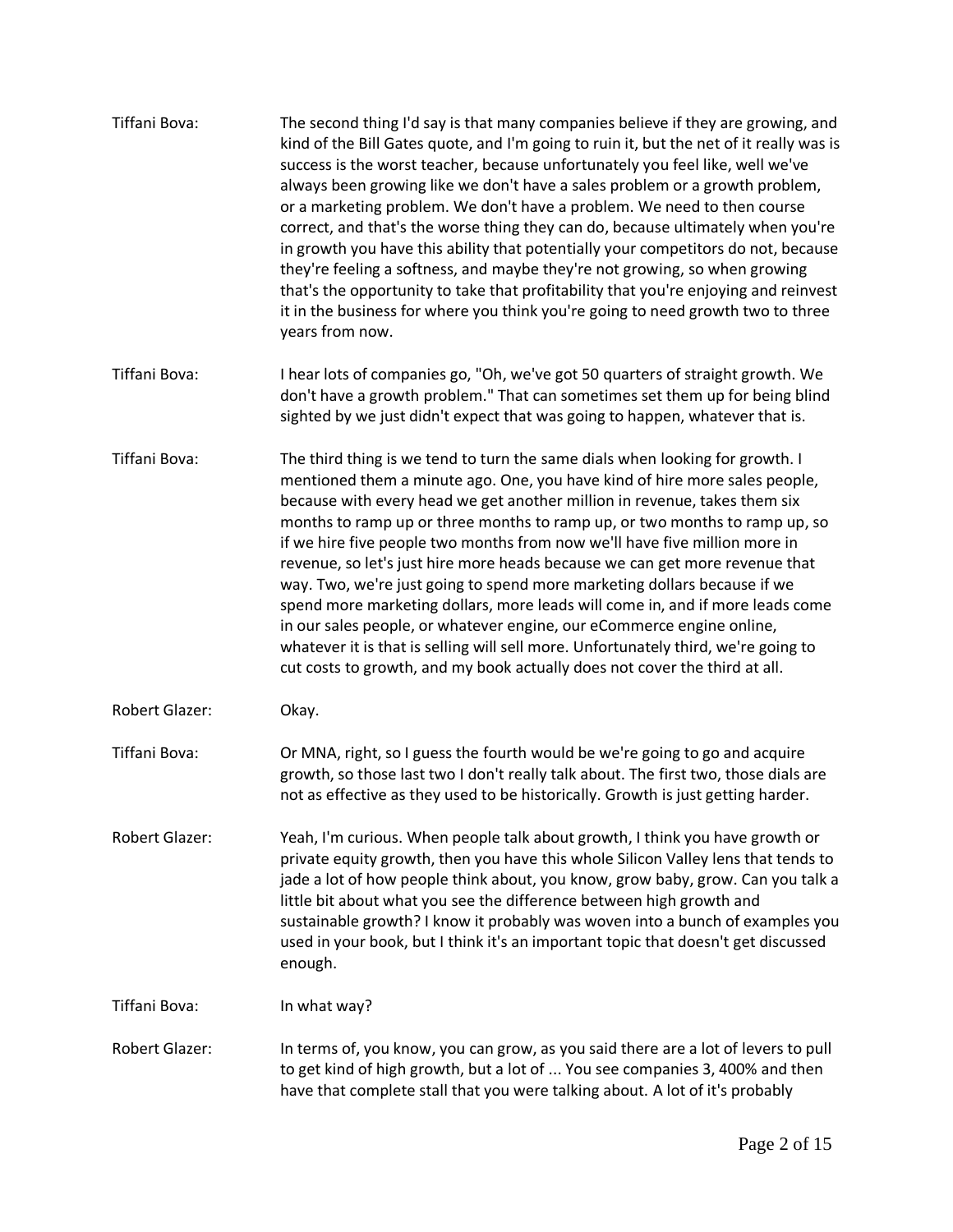fueled by sales and marketing, but really more what is sustainable growth and not being addicted to growth itself.

Tiffani Bova: Yeah, well I think you nailed it. I think it's this we just don't have a problem, but it's all about preparation for the problem. If you're always in this mode of we don't have one, you're never preparing for when one shows up, or you're never even anticipating or looking for the early signs, kind of like the canary in the coal mine, that there may be a problem two to three quarters from now, or all the sudden, gosh lately in customer service we've been hearing this complaint a lot. Capturing that and correcting it, in an offensive way, is very different then we have a churn problem. We're losing customers and we don't know why, and now you're in defense mode. That's why I say if you're growing, and for the companies that are growing, there's a stat out there that's like 80% of companies at some point in their history will hit a growth stall. You know what I'm saying?

Tiffani Bova: We're like all of the sudden whatever happened, you know, manufacturing was impacted because of some natural disaster, or a regulation change that it took you a moment to course correct, or your funding or the business was your largest client has gone out of business. Whatever it is, where all the sudden it's some black swan event, or something you did not anticipate, 80% of businesses are going to hit some kind of stall in growth. Only a very small percentage of them ever make their way out of that stall, and a very small percentage of businesses are larger than five million.

Tiffani Bova: We always talk kind of about the Fortune 500, but the majority of businesses around the globe are smaller than five million, so the challenge is that any kind of big growth stall or something that impacts business is so difficult for small businesses to recover from, because they just don't have the capitol and the assets to invest in anything risky, because they have to make payroll, and so they're not able to make those investments. That's why paying attention to what's happening in your customers when you are growing to make sure you just stay a quarter or two ahead of where your business is, where your customers are, allows you to stay ahead of, hopefully, anything that shows up in that black swan category, where holy moly we just never thought this was going to happen, whatever this is.

Tiffani Bova: It is really a discipline, but I don't want to blow past the fact that for all intent and purposes, and one of the things that I ... It's sort of a term I coined many years ago, called the seller's dilemma, which is absolutely a play off of Clayton Christensen's Innovator's Dilemma, is anybody who's responsible for driving revenue, how do you transform the business, look for new ways to grow, try and fail in new businesses or new product launches, while at the same time you're responsible for hitting revenue? It's kind of like changing the tires on a race car, when it's going around the track.

Robert Glazer: Yeah.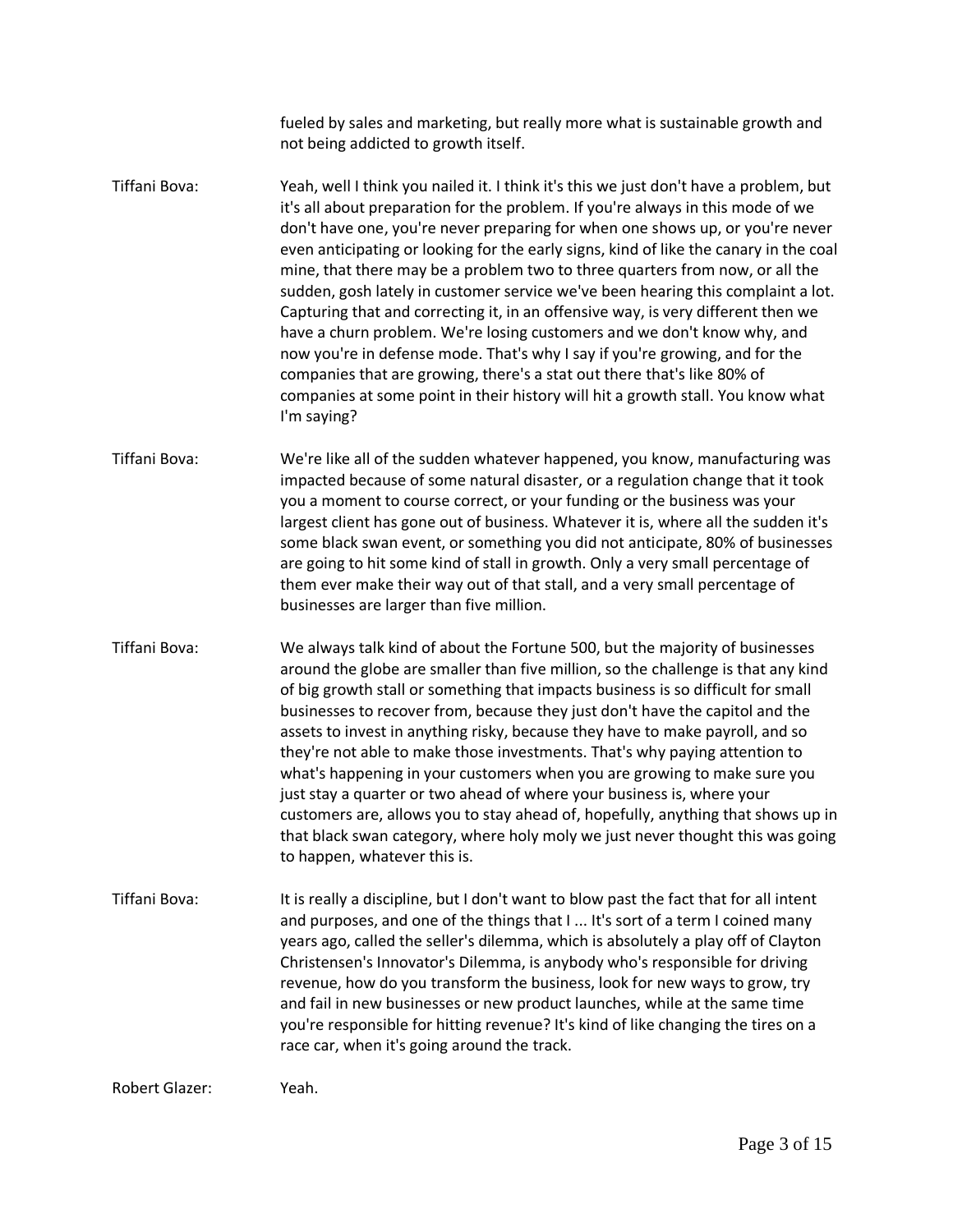| Tiffani Bova:         | Very difficult to do. It takes a very special kind of leader, a very special kind of<br>organization, and so I don't say it lightly that doing what I just described is easy.<br>It is not, but you have to be committed to it, and so even if you have somebody<br>on your team, who is paying attention to what's happening in the business, so<br>that you can run the business today, and then the two of you can go after those<br>plan Bs and test them in anticipation for the fact that 80% of the time people<br>will hit a growth stall.                                                                                                                                                                                                   |
|-----------------------|------------------------------------------------------------------------------------------------------------------------------------------------------------------------------------------------------------------------------------------------------------------------------------------------------------------------------------------------------------------------------------------------------------------------------------------------------------------------------------------------------------------------------------------------------------------------------------------------------------------------------------------------------------------------------------------------------------------------------------------------------|
| Robert Glazer:        | Well that is very common of the sort of visionary operator paring, right? Where<br>the operator needs to make sure the trains are running and the visionary's<br>trying to look around the corner and see what comes next.                                                                                                                                                                                                                                                                                                                                                                                                                                                                                                                           |
| Tiffani Bova:         | Yeah, and it requires, just from a pure time management, if you spend all day in<br>meetings and you have no time to actually do the work you need to do, but if<br>you spend part of your time in meetings, and then you're doing work out of the<br>meetings, you're also not spending any time on thinking. To me, growth is a<br>thinking game. It's flat out a thinking game. It's how do you out think.                                                                                                                                                                                                                                                                                                                                        |
| <b>Robert Glazer:</b> | Yeah, well actually that's a perfect seg way, so you've recently released your<br>first book, Growth IQ, which has been lofted by Seth Godin, Tom Peters, Arianna<br>Huffington, Dan Pink, among many others. I'm curious, how did you come up<br>with the concept and how do you define growth IQ?                                                                                                                                                                                                                                                                                                                                                                                                                                                  |
| Tiffani Bova:         | The concept kind of organically showed itself to me. I had the opportunity and<br>really pleasure of working at Gartner for a decade as a research fellow, and my<br>area of coverage was sales transformation, go to market models, indirect selling,<br>and then towards the middle of that decade it got more into the impact of<br>digital and the way companies sell and engage with customers, and then really<br>at the end, really started talking about experience being the new product, and<br>what does that mean in a selling environment, and this new modern seller that<br>was very social and relationship based, yet so much technology coming their<br>way. There's just kind of a lot of moving parts, and it was pretty common. |
| Tiffani Bova:         | I mean why I started with the one thing is it's never one thing, is I would set in<br>meetings with clients and it literally would be like, "We need to hit our numbers<br>this quarter Tiffani, what can we do?"                                                                                                                                                                                                                                                                                                                                                                                                                                                                                                                                    |
| <b>Robert Glazer:</b> | Yeah.                                                                                                                                                                                                                                                                                                                                                                                                                                                                                                                                                                                                                                                                                                                                                |
| Tiffani Bova:         | It's like 30 days into the quarter. I'm like, "I'm not sure what I can tell you to do<br>that's going to have impact in 60 days, outside of spending more marketing<br>money, because even if you hired more sales people you can't ramp them that<br>fast."                                                                                                                                                                                                                                                                                                                                                                                                                                                                                         |
| <b>Robert Glazer:</b> | Right.                                                                                                                                                                                                                                                                                                                                                                                                                                                                                                                                                                                                                                                                                                                                               |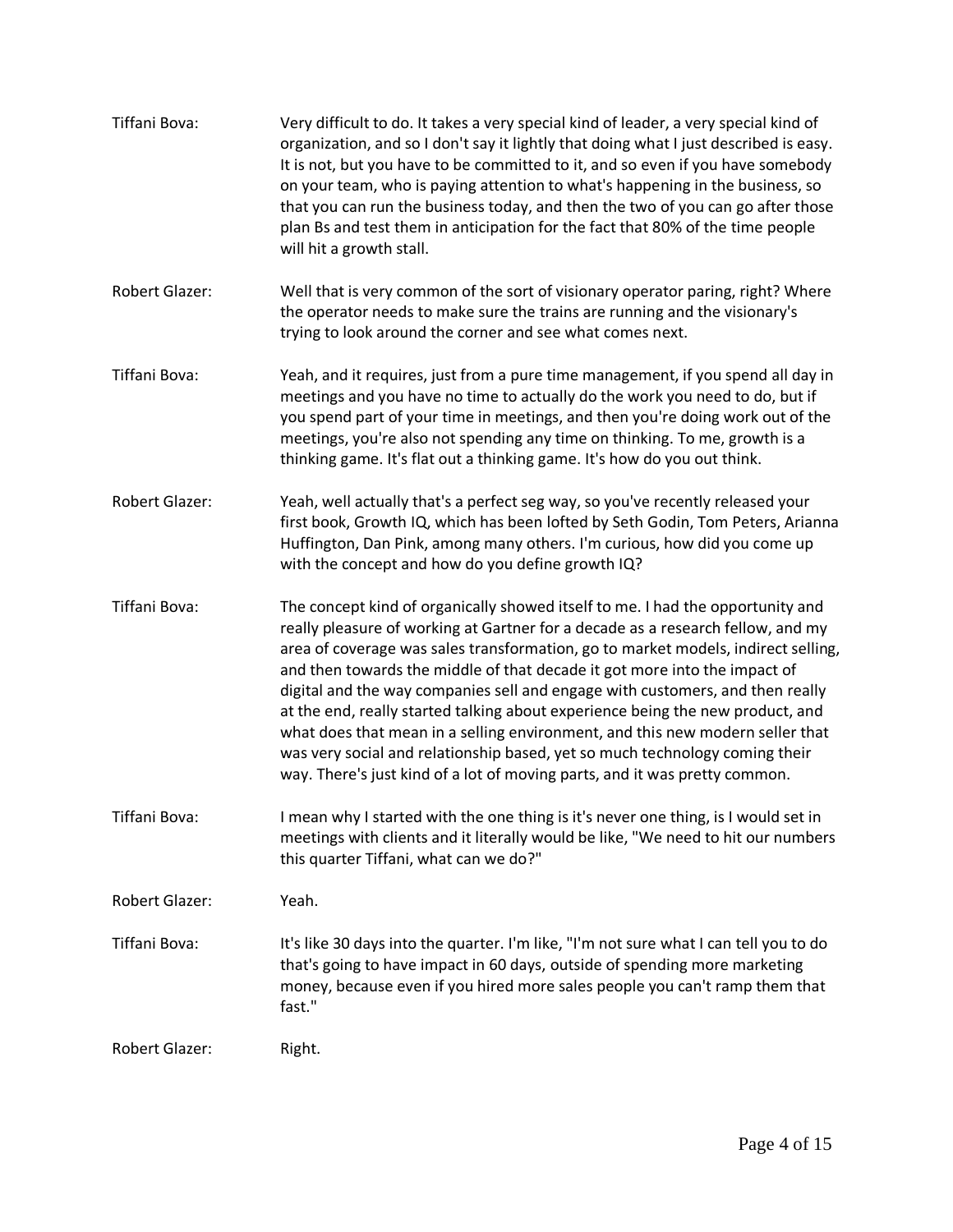| Tiffani Bova:  | Right, they might have a nominal impact in quarter, but the only thing you<br>possibly could do would be to send more leads, uncover more business<br>opportunities for your existing sellers, and so they're like, "Great, we'll just drive<br>more leads," and then they get  It became this habit, which is why I said you<br>hire more sales people, spend more marketing money, cut costs. That became<br>the hamster wheel, and I knew that there had to be a better way.                                                                                                                                                                                                                                                                                                                                                                                                                                                                                                                      |
|----------------|------------------------------------------------------------------------------------------------------------------------------------------------------------------------------------------------------------------------------------------------------------------------------------------------------------------------------------------------------------------------------------------------------------------------------------------------------------------------------------------------------------------------------------------------------------------------------------------------------------------------------------------------------------------------------------------------------------------------------------------------------------------------------------------------------------------------------------------------------------------------------------------------------------------------------------------------------------------------------------------------------|
| Tiffani Bova:  | I started to see those companies that were growing and growing consistently<br>had some common patterns within them, and it was this combination of things<br>that they were doing, but more importantly it was the sequence in which they<br>were doing it. That became the foundation for Growth IQ. Then I said, "Well, I<br>don't want to try to launch this new concept." The four Ps, it's now going to be<br>the eight Rs, like I didn't want to do that. What I did was I said, "What are tried<br>and true ways companies have grown for the last 100 years?" I want to<br>modernize that knowing now we have social, mobile, cloud, big data, AI, IOT,<br>you know what I mean? We have all these things that we didn't have with 20th<br>Century businesses outside of sort of the 90s kind of, maybe a little bit. I was<br>doing eCommerce sites in late 97, 98, 99, so it was there, but very small. It was a<br>very small sort of segment of the market if you will.                 |
| Tiffani Bova:  | The 20th Century businesses were built for heavily asset intensive, we're going<br>to go build data centers and we're going to R&D all this stuff, where the 21st<br>Century is like, we don't own buildings. We're just going to do we work. We<br>don't own cars. We're just going to do Uber. We don't own manufacturing<br>plants. We're going to do Kylie Cosmetics and build a billion dollar business in<br>less than three years, where it took L'Oreal 50 years. Do you know what I'm<br>saying?                                                                                                                                                                                                                                                                                                                                                                                                                                                                                            |
| Robert Glazer: | Yeah.                                                                                                                                                                                                                                                                                                                                                                                                                                                                                                                                                                                                                                                                                                                                                                                                                                                                                                                                                                                                |
| Tiffani Bova:  | At the end of the day, it just was not the same, there were not the same chess<br>pieces on the chess board, when it came to growth, so I came up with the ten as<br>a modernization of things people knew. First couple of them were really a<br>homage to the Ansoff Matrix. Sell more to your existing customers, sell different<br>things to new customers, you know that everyone was familiar with, and you'll<br>still see case studies today about how big brands are using the Ansoff Matrix.<br>That was written in 1957. We're in 2018, so was it still applicable? Yes, but the<br>way we used to do customer based penetration in catalogs, i.e. Sears Roebuck's<br>catalog, or mailers or knocking door to door, or the car salesman, like you can<br>sell more to your base, but using technology you can do that at scale, much<br>more personalized, much more quick, in multiple channels simultaneously. You<br>can test, turn stuff on, turn stuff off. That's a different game. |
| Tiffani Bova:  | Growth IQ was really a modernization of things people have been doing, one,<br>which were the ten growth paths. Well really nine, the tenth doesn't fit into that<br>category because that was one that I think has just raised new awareness, which<br>we can talk about. Then the other two is this really combination and sequence,<br>and that was the secret sauce to me. The ten were interesting because it gave                                                                                                                                                                                                                                                                                                                                                                                                                                                                                                                                                                              |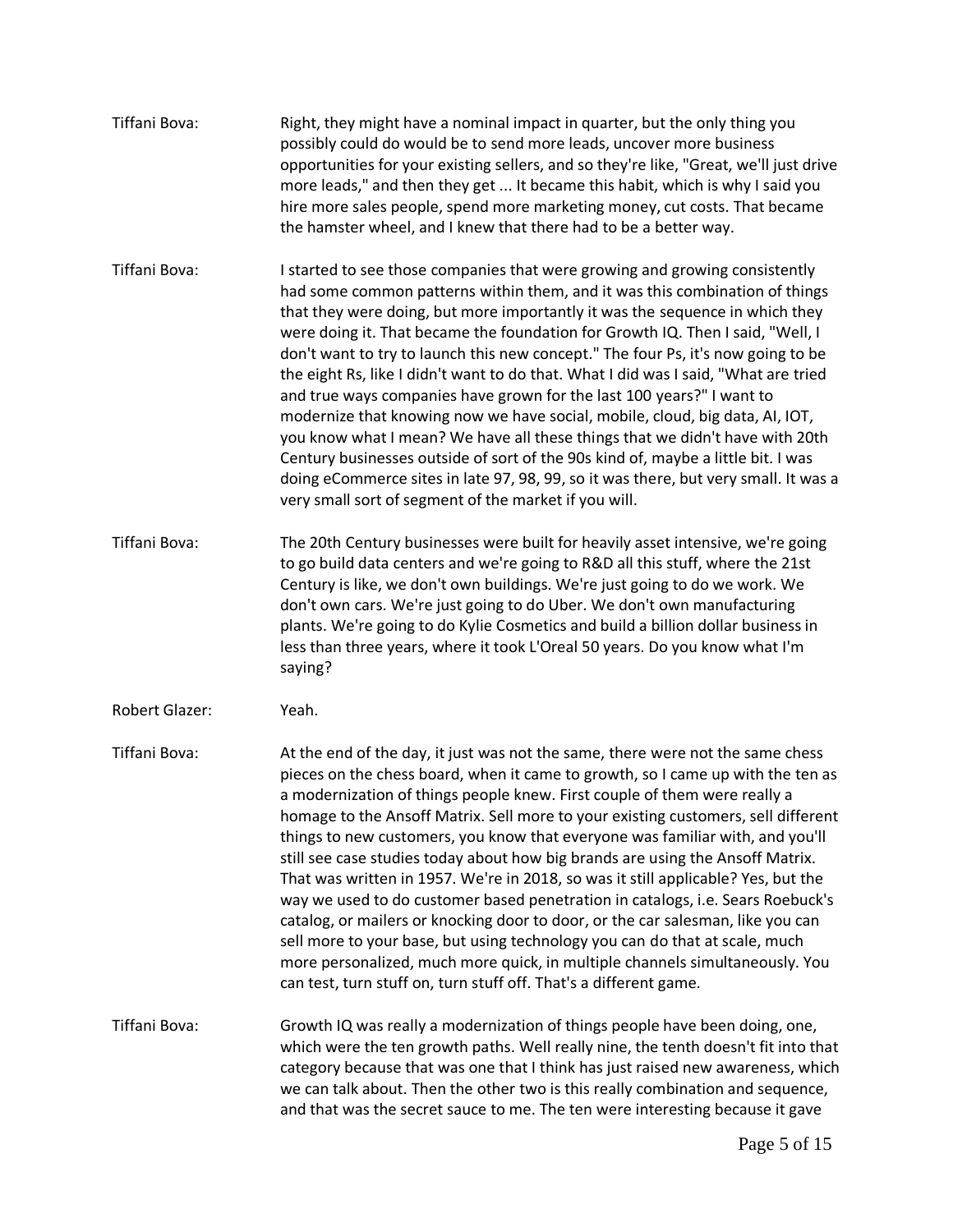them something, the reader, and gives me something that's digestible. Ten is manageable. Ten is something people can understand, but combination and sequence, and context were really the crux of the framework.

- Robert Glazer: Yeah, and the case studies are really interesting in terms of looking both at the sequencing and what people did. I'd love to dive into a few of those that I wanted to get a little more of your feedback on. The first one was churn, I think, which was path seven, because again if you think about, particularly in the Silicon Valley growth world, so this was, this one was Blue Apron. I sort of remember seeing it at the time, and particularly a the business where the economics weren't that great, but you really went into this.
- Robert Glazer: You talk a little bit how, you know, what does it look like when they're pouring in the front door, and just as fast out the back door, and is this sort of the Silicon Valley giving people marketing dollars trap, or how do companies ... That just seemed to me like the perfect example of addicted to growth for growth sake, and not because the customer is taking you there.
- Tiffani Bova: Yeah, well there's a couple of things on that when you unpack it. The first is that churn, as I said a few minutes ago, tends to be viewed as a defensive strategy. Something's wrong, we have to fix it. I tried to flip that on its head and say, "No, if we can use this as an offensive strategy to fix whatever it is, or to understand whatever it is, to never have churn." Those are two very different things. The only way you could do the latter is to really be looking at the data through the lens of analytics and intelligence to tell you patterns, to start to see things that are going on, so that you could say, "Hey, we've really noticed that customers that we acquire from this particular source are churning three times faster than everybody else. Either we need to not acquire customers from that source anymore, because we're spending an acquisition cost. We're never paying ourselves back and the lifetime value is very short. We either need to kill that or we need to figure out why they're churning."
- Tiffani Bova: If you just kind of say, "Well our churn rate is 3.2 or 5., or 10," whatever it is, and you don't know what I just ... Like as an example, that is an offensive strategy of getting ahead of it, so if you just completely eliminated that source of new customer acquisition, you should see positive result on your churn rate, right? You can reallocate those dollars to whichever channel is giving you better lifetime value, and allowing you to pay back the acquisition costs much more quickly, so wouldn't you do that? Instead of focusing on, "Well they're churning. Let's just constantly figure out, well let's just save those customers," and no one's going, "Hey, did anybody realize it was all from the same source?" We're saving these customers and we're doing it by saying we'll give you three months free, so now you're actually costing the company more money. They're nowhere near profitability, like profitable customers, so that's a very different approach to it.

Tiffani Bova: I would agree with you that this tends to be a recurring revenue conversation in the as a service model, so software's a service, infrastructure is a service,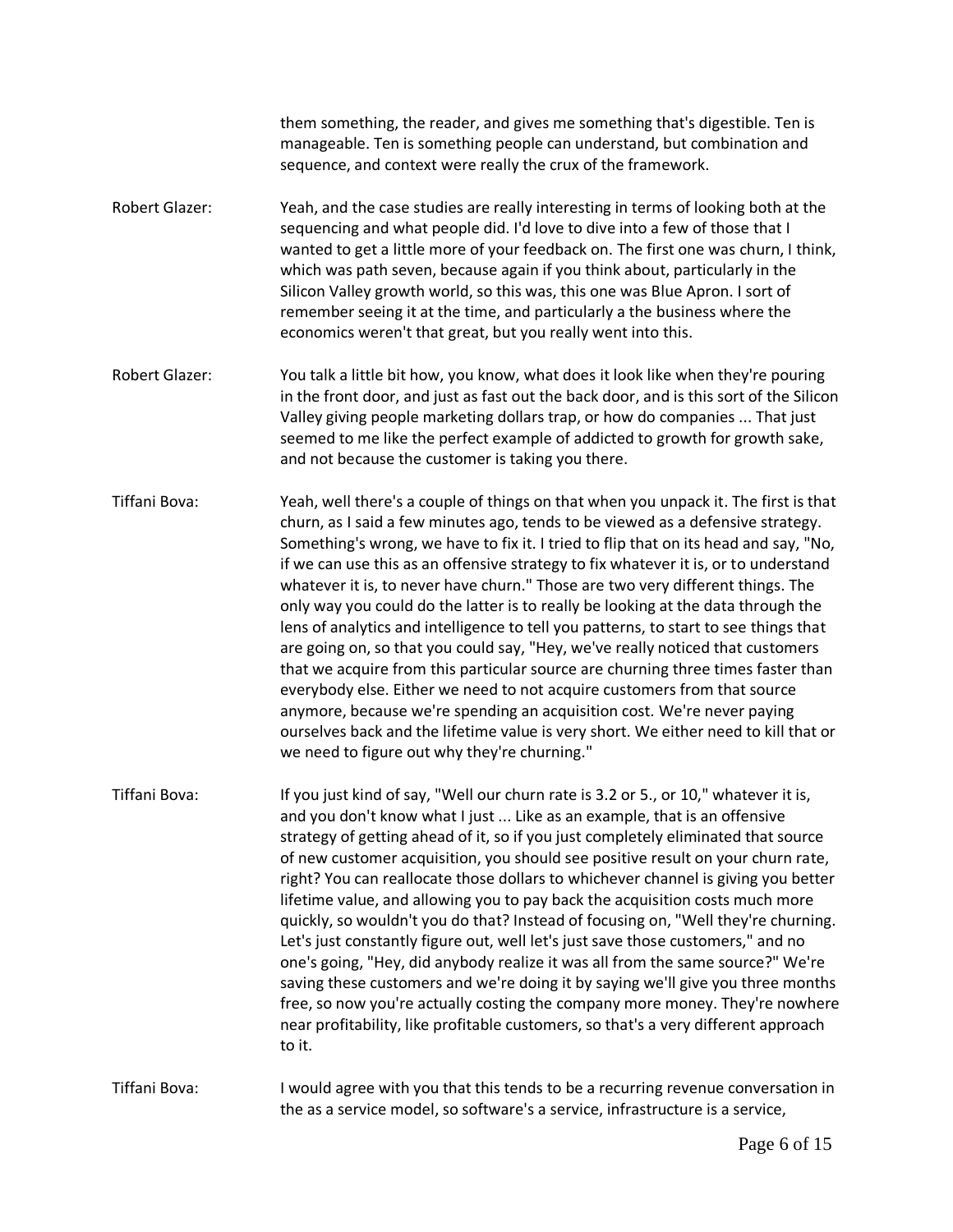platform is a service. Whatever, as a service, and really born out of the cellular industry. There's so many things that accruing revenue, but one of the things that I pulled out in that chapter is it doesn't have to be a recurring revenue business. I always buy coffee and donuts on Sunday at John's Place on the corner. Four times a month, every Sunday I give them \$20.00 basically.

Robert Glazer: Yeah.

Tiffani Bova: Well now I don't go anymore, so it wasn't a recurring revenue business, but now he's lost \$20.00. Now why don't I go anymore? Well, it's not clean anymore, or like the people behind the counter aren't very friendly, or the coffee isn't good anymore, so now I've gone over to Bob's, and I'm giving him \$20.00, and so there are ways in which you can actually lose repeat business from loyal customers, even if you don't have a recurring revenue model. You don't want to do that, the first coffee house and selling donuts, you don't want to do that because ultimately I would say, "How do I get me as a customer to not only spend \$20.00 on Sundays, but to come and show up on Wednesdays and buy donuts for my staff meeting?"

Robert Glazer: Right.

Tiffani Bova: In that case it gets a lot more difficult. I'll be really honest here, you get a lot more difficult to track that example I just gave, because you don't know who I am. There's no loyalty program, like I walk in, I don't walk in, you don't know. There's no way to capture that, so I get that's a little bit more difficult, but then what does that say? Should you have a loyalty card? Should you think about having an app? Should you do something that allows you to get that connection with customers so you can know what was going on in the business?

Robert Glazer: What happens when the problem is fundamentally the product itself, or a demographic to whom the product is not a good fit? I'll give you the example, my example with Blue Apron is I have three kids, and we ordered it, when the whole meal thing was coming out. It sounded like great, it was going to save us all this time, and we get these kits and it was like I make four hamburgers that use seven pans, and it actually was more work. It was too fancy for a weekday meal for a family. That had nothing to, problem to do with the quality of the product overall, however it was just not the right demographic to be solving. I think that is an important point too. Sometimes you're just, maybe are you turning on the gas when the product's not right, or the product market fit's not right.

Tiffani Bova: Let's go back to what I was just saying. I don't know the answer to this, so I'm just making a big swag statement, but let's just say that particular supplier, which obviously I cover in the book, but let's just say that they realized when someone buys meals from us, and it's a serving for four, because you have to say how many people that are going to eat, because they need to give you enough food. They can say, "This is probably a family and we've noticed families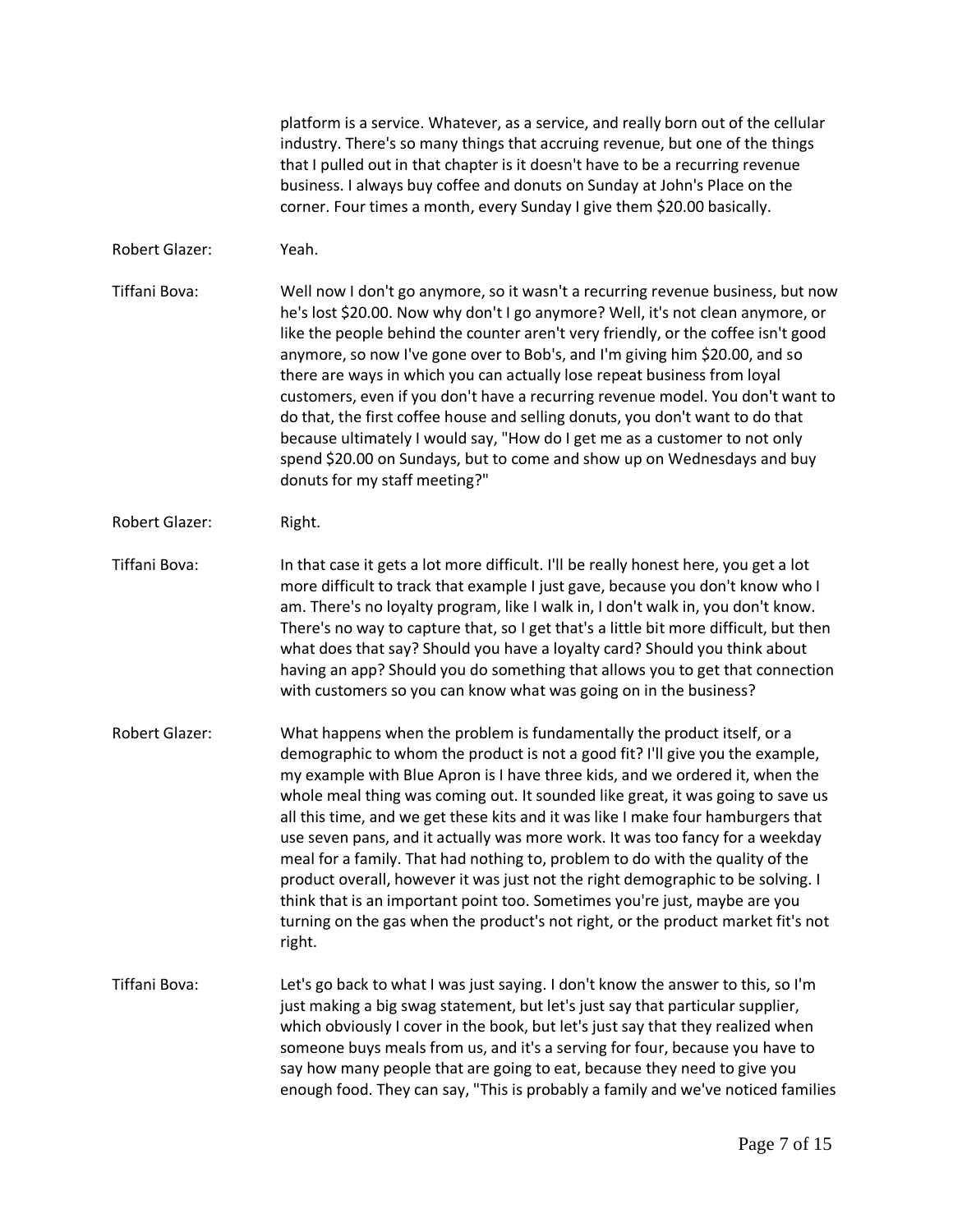are churning more than a single person, so maybe we shouldn't try to be acquiring families." I'm totally making this up, right, but as an example. Tiffani Bova: Ultimately that's what I mean by well you ended up churning out, so they spent X amount of dollars to acquire you. They had you for Y amount of months. They probably gave you Z amount of free foods or discounts in the first couple of orders. They spent all this time, and then you're just, poof you're gone. Then they may send you an email and say, "Hey, we really want you back. We'll give you a week free." Now they've invested another \$100.00 in trying to get you back. Robert Glazer: Rather than asking why I left, right? Tiffani Bova: Rather than asking why you left, and so that's what I mean by that's a great example, and in that particular case they were used as the churn example, and so ultimately there was all kinds of things. They overstretched the business itself and their people, and the infrastructure and the supply chain, and so quality was impacted. Timing was impacted, all kinds were impacted and so people were churning because they were scaling too quickly, and so that's why sequencing is such an important part of growth IQ. It's because timing is everything. Sometimes you have to slow down to speed up, and if you just are always on 100 miles an hour, and you're just never pulling in for a pit stop, eventually the car will break down. Robert Glazer: Yeah, well that's a true lesson. Now flipping, and now diving into another one, I mean one of my favorite stories is, and I know a lot about it, but there was a piece of it I did not know, which you illuminated, is Netflix and how they ... Very few companies have been able to do what they did, which was put their own DVD business out of business, but not as we get to pivot, and then see that the change again was going to be original content and decide to really re-pivot their business. Robert Glazer: One of the things that you noted in the book, and I think you mentioned this earlier, really goes to that about how do you sort of invest and stay the course at the same time, was that they still have X millions of DVD subscribers and it is the most profitable division. It is actually funding these growth channels. You don't shut it down, you just stop putting all the sales and marketing to it, which puts 25 points of margin on it. That was a really interesting piece of the story that I didn't know. Tiffani Bova: Yeah, and I use that example a lot, and that's a great example around sequence, because ... I don't know if I've got deep enough into this in the book, just because of the limitations of how much time I had, right, or how much space I had, but ultimately Blockbuster had already gone down the streaming angle with Enron, and why didn't it work, so there was a couple reasons. Once again, I'm making, look back at assumptions here, but ultimately the timing was wrong. Not everyone had a Smartphone in their hand, Wifi was not everywhere, bandwidth was not inexpensive, and bandwidth was not everywhere, right?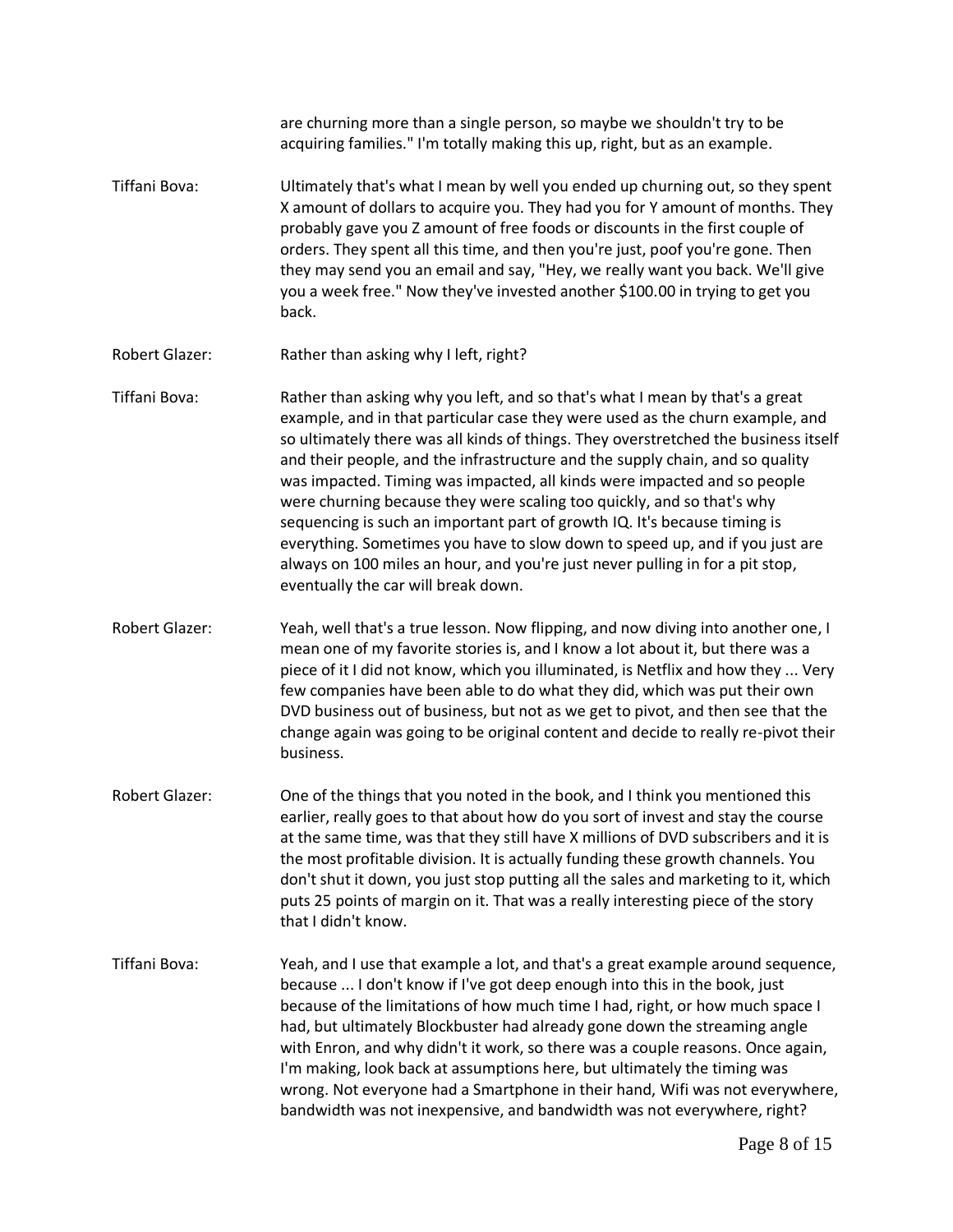| Tiffani Bova:         | The challenge you had is that people might have wanted it, but couldn't have<br>accessed it. It wasn't available to everybody the way I can drive to a Blockbuster<br>was, and so what Blockbuster could have done was, instead of go to streaming<br>was, we'll just get it to the mail delivery because one of the biggest things for<br>them, what the pain point was, you show up to a Blockbuster and they don't<br>have the movie you want, or two, you have it for a day or two, and then it sits in<br>the back of your car and you end up spending more on the late fees then you<br>could have just bought the movie. Then you have to go out of your way, so they<br>could have done it in saying, "Look, we know we already have our customers,<br>why don't we just mail it?" They never did that pivot, and so had Netflix in the<br>U.S. just started at streaming, it wouldn't have probably survived because of<br>what I just said. |
|-----------------------|-------------------------------------------------------------------------------------------------------------------------------------------------------------------------------------------------------------------------------------------------------------------------------------------------------------------------------------------------------------------------------------------------------------------------------------------------------------------------------------------------------------------------------------------------------------------------------------------------------------------------------------------------------------------------------------------------------------------------------------------------------------------------------------------------------------------------------------------------------------------------------------------------------------------------------------------------------|
| Tiffani Bova:         | We weren't streaming to phones and iPads, and bandwidth wasn't ubiquitous,<br>and Wifi wasn't free in every coffee shop. You know what I mean? People just<br>couldn't  On airplanes and you were streaming stuff on airplanes at this point.<br>It's a totally different game, so it was a mistake going back to the thinking, and<br>that's a sequence and a timing thing. They had to wait for the market, so when<br>the market started to make that pivot, they started offering up streaming and<br>changing the model. To your point, they're still 700, 800,000 people that do mail<br>order, and it's the most profitable part of their business, one of the most<br>profitable parts of their business. It's fueling their new growth path, which is<br>original content.                                                                                                                                                                   |
| <b>Robert Glazer:</b> | Yeah, if you asked 100 people, they would get that wrong. What is the most<br>profitable part.                                                                                                                                                                                                                                                                                                                                                                                                                                                                                                                                                                                                                                                                                                                                                                                                                                                        |
| Tiffani Bova:         | Yes.                                                                                                                                                                                                                                                                                                                                                                                                                                                                                                                                                                                                                                                                                                                                                                                                                                                                                                                                                  |
| <b>Robert Glazer:</b> | That was eye-opening for me. I think it's the BCGers, the 2x2 matrix, you use the<br>cash cow to fund the growth star.                                                                                                                                                                                                                                                                                                                                                                                                                                                                                                                                                                                                                                                                                                                                                                                                                                |
| Tiffani Bova:         | Yeah, absolutely. That's why I say growth is a thinking game. Growth is a<br>thinking game, and the challenge people have is, in many cases, they're either<br>very product centric or customer centric, and if you're very product centric, all<br>you're thinking about is what your making. We do two things, we make stuff, we<br>sell stuff. What else are we doing? Well, in the customer centric business, it's<br>hold on a second, what's the context in the market? Who's our customer? Let's<br>go back to this example, Netflix or Blue Apron or whomever. Who's our<br>customer, or Kylie Jenner, who's our customer? Teenage girl, just starting her<br>journey of wearing makeup, trying to learn how to wear makeup. Doesn't know<br>how to wear makeup, so I'm not just going to ship the makeup, I'm going to<br>wrap it with all these videos of how-tos, across the channels of where they go,<br>and where they consume things.  |
| Tiffani Bova:         | I'm going to take them on this grow up to be a woman journey with me, through<br>the good and the bad, and I'm not going to then launch something that is for a<br>category of people that is not my target audience, or in all the other examples                                                                                                                                                                                                                                                                                                                                                                                                                                                                                                                                                                                                                                                                                                    |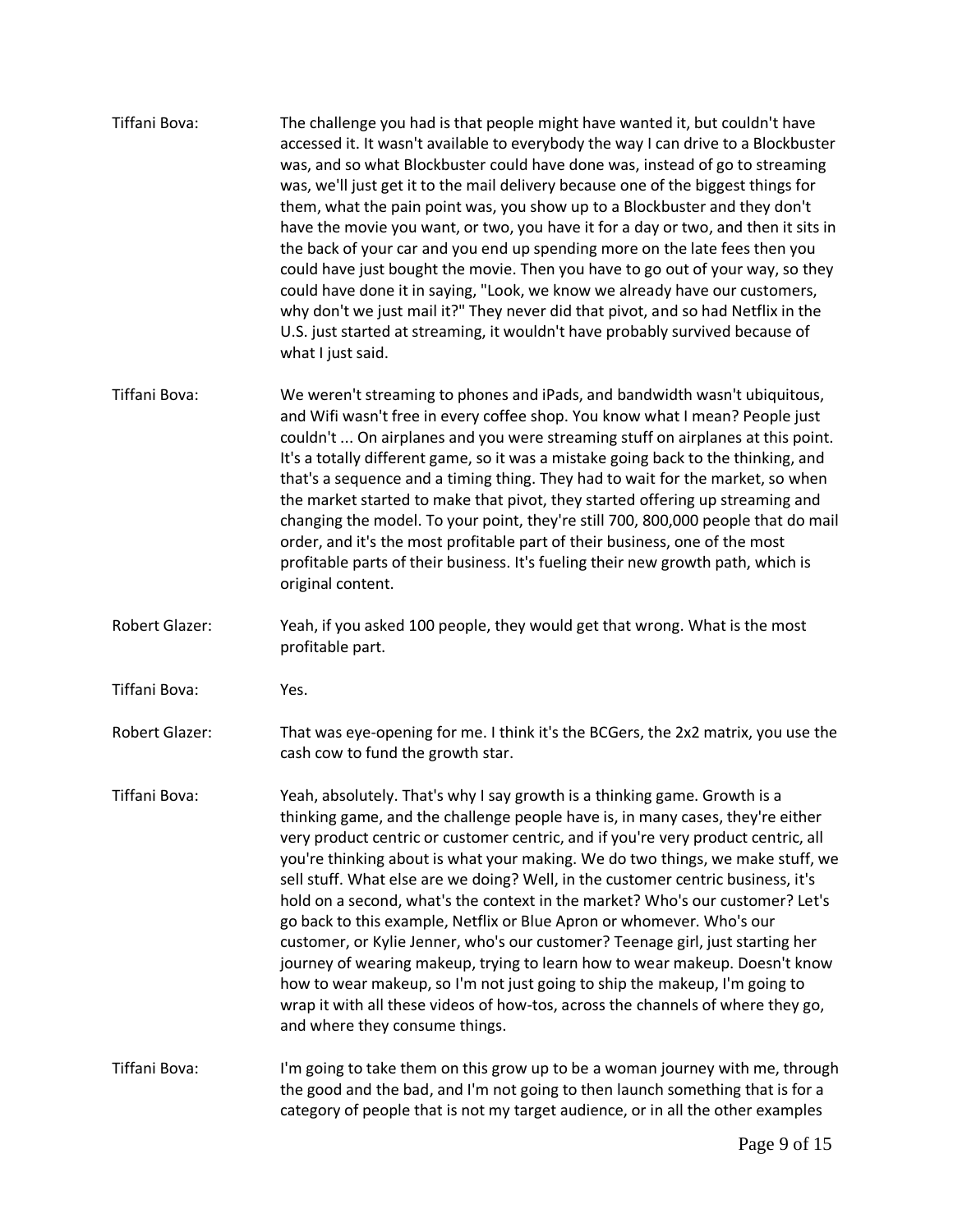|                       | that I've given. I think that's why I say it's thinking, and we just don't take<br>enough time to pause and think.                                                                                                                                                                                                                                                                                                                                                                                                                                                             |
|-----------------------|--------------------------------------------------------------------------------------------------------------------------------------------------------------------------------------------------------------------------------------------------------------------------------------------------------------------------------------------------------------------------------------------------------------------------------------------------------------------------------------------------------------------------------------------------------------------------------|
| <b>Robert Glazer:</b> | One of the other, the last two things you talked about were really interesting<br>because I think we see a lot of this more, particularly when solving big<br>problems. Can you talk a little bit about the difference between partnership and<br>co-optician, and when you would lean towards one or the other?                                                                                                                                                                                                                                                               |
| Tiffani Bova:         | Yeah, so partnerships, to me, the great news about this is, this is where I really<br>sort of cut my teeth, and being a sales leader was on the indirect side selling<br>with and through partners, especially on the technology side, and so<br>partnerships are near and dear to me. As competition has gotten more<br>heightened, very rare do you see a company able to solve something all on their<br>own. It used to be, "Oh well we have outsourcers," so that was a form of<br>partnership, or you may have some venture money, well that's a kind of<br>partnership. |
| Tiffani Bova:         | Franchise models, well that's a partnership and you know 70%, 80% of<br>McDonald's are franchise owned, so that's a kind of partnership. Then you may<br>have partnerships where it's sell through. You can't buy Sysco products on<br>Sysco.com. It's not possible, and Sysco is in the networking company, out of the<br>food company.                                                                                                                                                                                                                                       |
| Robert Glazer:        | Yeah.                                                                                                                                                                                                                                                                                                                                                                                                                                                                                                                                                                          |
| Tiffani Bova:         | Even the food company, you can't buy Heinz Ketchup on Heinz.com either. You<br>have to buy it from a third party, so partnerships are really important, especially<br>in the supply chain, sell with, sell through, as well in sales and marketing and<br>support.                                                                                                                                                                                                                                                                                                             |
| Tiffani Bova:         | What co-optician is, really the best story in tech was Wintel, and it was inputting<br>Windows and Intel together, but for this generation I like to say kind of the USB<br>is probably a great example.                                                                                                                                                                                                                                                                                                                                                                       |
| <b>Robert Glazer:</b> | Yeah.                                                                                                                                                                                                                                                                                                                                                                                                                                                                                                                                                                          |
| Tiffani Bova:         | That regardless of what airplane you're on, what car you're in, what laptop you<br>use, what desktop you use, what television you use, the USB works.                                                                                                                                                                                                                                                                                                                                                                                                                          |
| Robert Glazer:        | Yeah.                                                                                                                                                                                                                                                                                                                                                                                                                                                                                                                                                                          |
| Tiffani Bova:         | It works. Dell had to work with HP, who had to work with Lenovo, had to work<br>LG, had to work with Samsung, had to work with  You know what I mean?<br>Everybody had to work with each other in some way to say, "This is going to be<br>an industry standard," so just because Belkin sells the cable, it's being used in a<br>Dell device, or Dell is selling a monitor that's being connected to an HP tower,<br>CPU tower, so at the end of the day that's a form of co-optician working with                                                                            |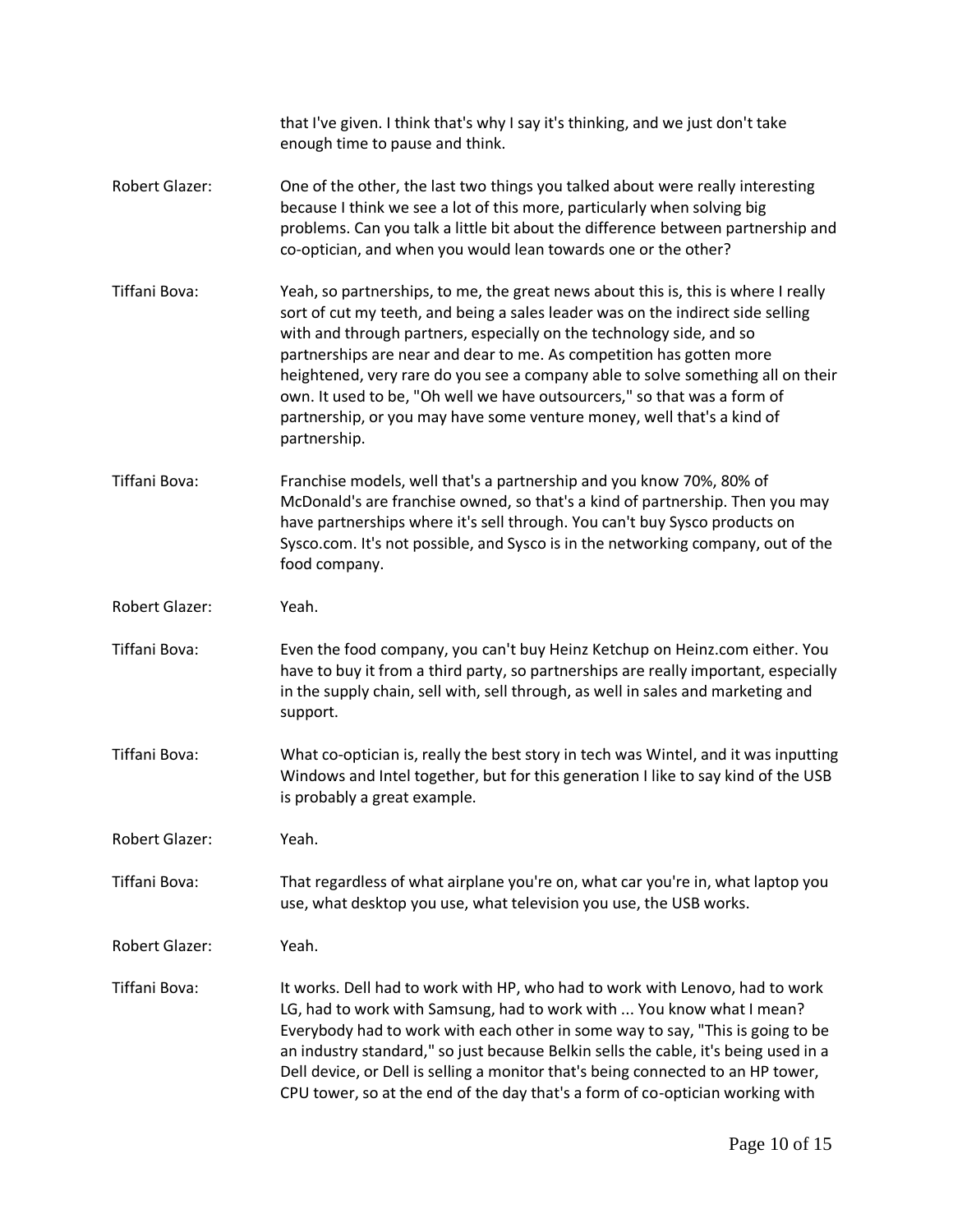people that you otherwise would not have maybe wanted to work with. We really see it happening now in the auto industry around autonomous driving, around AI and intelligence, around everything that's going on with natural language processing, commerce via voice, and all that's happening in that space. Making everything work together is a great way to define co-optician for people who aren't very familiar with it, but ultimately it has to do with either unlikely characters, so Red Bull and GoPro, it's more of a partnership. Robert Glazer: Right. Tiffani Bova: Right, if you have Sales Force working with Google, you'd say, "Well that's definitely a partnership, but co-optician as well because they have word processing and we have Quip, and that's kind of word processing," you know what I mean? You could say, "Well, why would we work with someone who sells something in our category?" Well because the customer who is going to be using both of our technology will want it to be seamless. It's really important for people to not make partnering decisions based on what they, who they think their competitor is, but more over think about who is their customer and what does their customer want. Think USB, like think the USB. Robert Glazer: That's a great example because you have USBC now coming out, which is the standard that will change everything, but Apple is actually finally come into it, rather than trying to develop their own version. It's the first time that's been reciprocal so that's even a battle where they've decided not to go proprietary anymore. Tiffani Bova: Yeah, and really this is, when I hear people say, "Oh yeah, we would never work with them. They're kind of a competitor," going back to the very first question you asked me was one of the big mistakes people make is they benchmark their competitors. They spend a lot of time and energy benchmarking their competitors. They don't spend that much time talking to their own customers, so they worry about what their competitors are doing, much more so than they actually care about what their customers want and need from them. Tiffani Bova: If you were spending that much time talking to, and listening to the voice of your customer, you may make very different decisions. In this very conversation around co-optician or partnerships, if your customer says, "God, I just wish you'd do this," and in your head you're going, "Well we have two choices. We're either going to completely stand up an entirely new product and everything that goes along with that, or we go partner with someone who does it," and the reason I keep pivoting back to Kylie Jenner, and I think people get a kick out of the fact that in a book, there is in the same chapter, two stories, Kylie Jenner and John Deer, could not be any different. Robert Glazer: Yeah. Tiffani Bova: That was on purpose.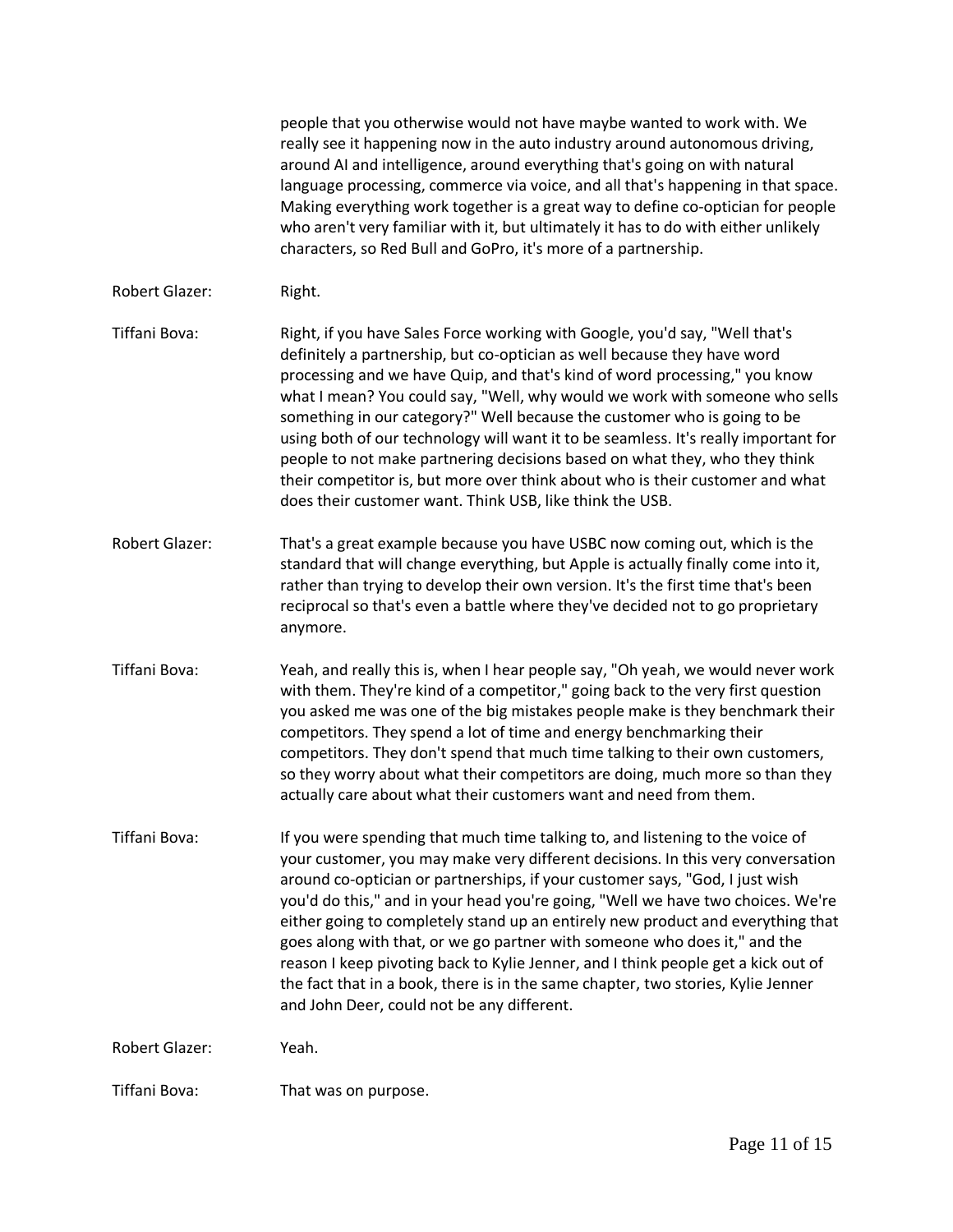| Robert Glazer:       | Not a likely partnership.                                                                                                                                                                                                                                                                                                                                                                                                                                                                                                                                                                                                                                                                                                                              |
|----------------------|--------------------------------------------------------------------------------------------------------------------------------------------------------------------------------------------------------------------------------------------------------------------------------------------------------------------------------------------------------------------------------------------------------------------------------------------------------------------------------------------------------------------------------------------------------------------------------------------------------------------------------------------------------------------------------------------------------------------------------------------------------|
| Tiffani Bova:        | Not a likely story to be told, I guess, right? The reason I tell that one is because<br>she could have stood up her own R&D lab. She could have stood up her own<br>supply chain and distribution facility. She could have stood up all these things,<br>and instead with less than 15 employees she's built almost a billion dollar<br>business. Ultimately you say that's a lot of partnership hands down.                                                                                                                                                                                                                                                                                                                                           |
| Robert Glazer:       | Yeah.                                                                                                                                                                                                                                                                                                                                                                                                                                                                                                                                                                                                                                                                                                                                                  |
| Tiffani Bova:        | Nike finally opening a Nike branded store on Amazon, or Best Buy and Amazon<br>selling Fire TVs. Well don't they compete, or Amazon working with Kohl's for<br>return items for their customers. You know what I'm saying? That is all about if<br>they customer finds it easier to do something in brick and mortar, and I'm only<br>online, how do I make that happen? If I'm only brick and mortar and I don't<br>have, or my footprint in brick in mortar is declining, like who can I partner with<br>to help me, versus saying, "No way, unless it's in our own branded store," which<br>is what many of these brands have done historically. They've fought against the<br>machine and they didn't win.                                         |
| Robert Glazer:       | Yeah, and you know it touches back to what you said earlier, which this<br>customer centric view of growth, which is instead of a company, a bunch of men<br>and women sitting around a room, saying, "We got to grow. We got to grow,"<br>coming in and saying, "Our customers are asking us for X. We know that people<br>want what " A growth strategy is actually built into demand in what people<br>are asking for rather than this sort of internal exercise of we want to hit 50%<br>growth, that has nothing to do with what their customers actually want or are<br>looking for.                                                                                                                                                             |
| Tiffani Bova:        | Right, exactly. When I get often asked, they'll go  Well there's two things. One,<br>they'll say, "Yeah, I'd love to hear what you think, but I need to let you know<br>about my business, what my products are, like I need you to know all about me<br>before you tell me what you think we should do about how to grow."                                                                                                                                                                                                                                                                                                                                                                                                                            |
| Robert Glazer:       | Right.                                                                                                                                                                                                                                                                                                                                                                                                                                                                                                                                                                                                                                                                                                                                                 |
| Tiffani Bova:        | My answer back is normally, "I can appreciate that you think you're unique, but<br>you're not really. If you're in a highly regulated industry, I've got to give you<br>that, but for all intent and purposes you're not really that unique," and people<br>look at me like, "Oh, you're  We sell " I go, "It doesn't matter. I know who<br>your customers are. I know what your customers are looking for. They now<br>want a seamless, frictionless experience. They want knowledgeable people on<br>the phone when they call in and they have a problem that has all their<br>information right in front of them, so they don't have to repeat themselves ten<br>times." I don't care if it's about a car, a refrigerator, or a mainframe computer. |
| $D \cap \text{Part}$ | いへっト                                                                                                                                                                                                                                                                                                                                                                                                                                                                                                                                                                                                                                                                                                                                                   |

Robert Glazer: Yeah.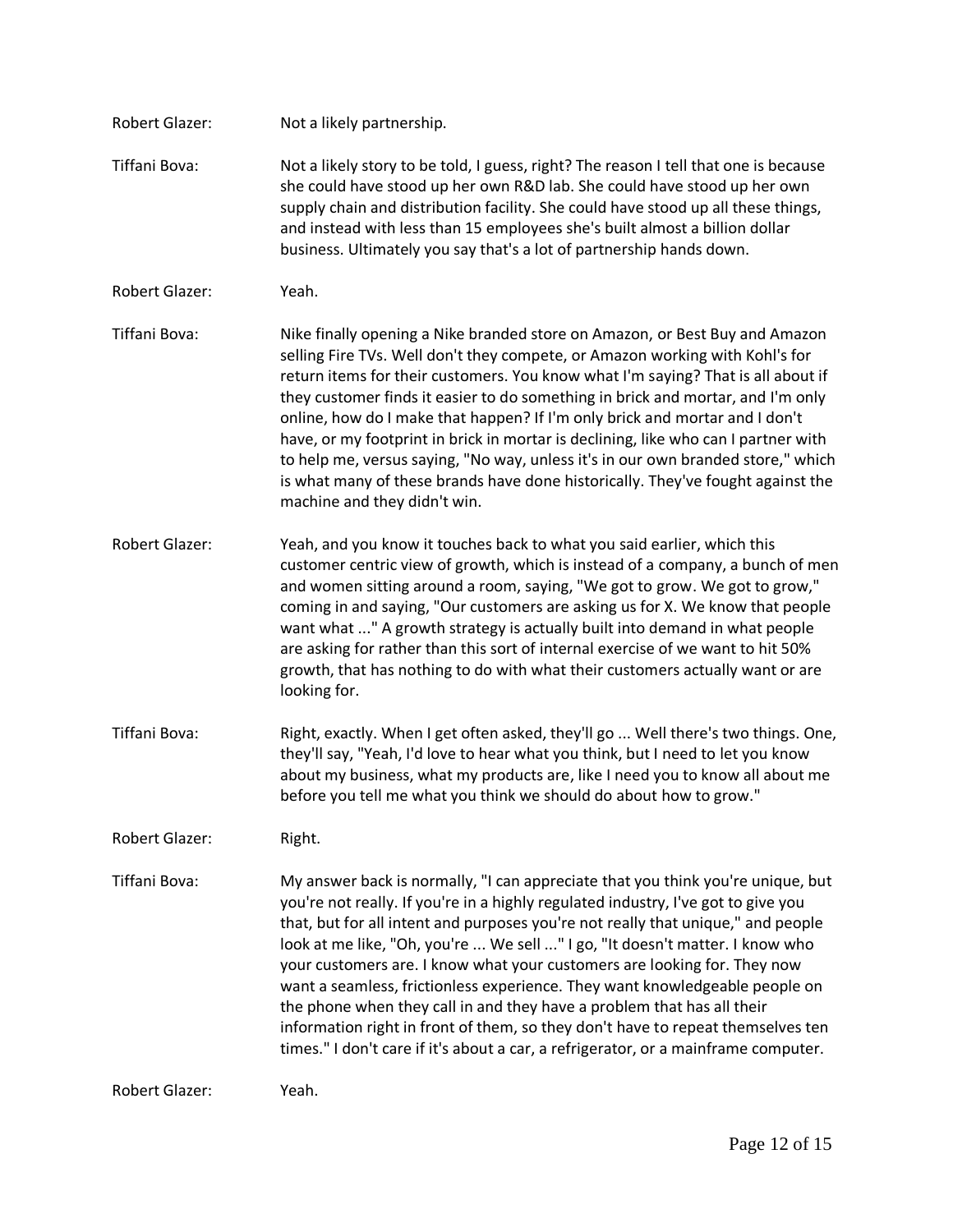| Tiffani Bova:         | Pick something. They want the same things, and now they're far more educated<br>than they ever were before. They want information in real time across multiple<br>devices. Does that sound like your customer? Sometimes they'll say, "I don't<br>know." I don't necessarily need to know what they're selling because I know<br>enough about their customer. Now do I know 100%? Absolutely not, but I know<br>at least 80%, and that's much better than probably what they know at this<br>moment.                                                                                                                                                                                                                                                                                                                                                                                                                                                                                                                                                                                                                                                           |
|-----------------------|----------------------------------------------------------------------------------------------------------------------------------------------------------------------------------------------------------------------------------------------------------------------------------------------------------------------------------------------------------------------------------------------------------------------------------------------------------------------------------------------------------------------------------------------------------------------------------------------------------------------------------------------------------------------------------------------------------------------------------------------------------------------------------------------------------------------------------------------------------------------------------------------------------------------------------------------------------------------------------------------------------------------------------------------------------------------------------------------------------------------------------------------------------------|
| Tiffani Bova:         | I always start with the customer and work back in, and if I can get them to start<br>to think that way, they start to make very different decisions on what and<br>where they can grab and jump on their next growth engine.                                                                                                                                                                                                                                                                                                                                                                                                                                                                                                                                                                                                                                                                                                                                                                                                                                                                                                                                   |
| <b>Robert Glazer:</b> | Yeah, and what's interesting in this, I think this goes to the next question. One of<br>my favorite stories was, I think from 1980 to 2000, Southwest Airlines, which I<br>don't know, might have been one of your examples, grew faster and made more<br>profit than the entire airline industry in the U.S., and when someone asked Herb<br>Kelleher, what was your strategy, how did you do that? He said, "Culture," so<br>what role does culture play in growth and sustainable growth?                                                                                                                                                                                                                                                                                                                                                                                                                                                                                                                                                                                                                                                                   |
| Tiffani Bova:         | That was my tenth path pretty much. The tenth path in the book is called,<br>Unconventional Strategies, and when I first started working on it, I was really<br>trying to find the next freemium idea, so that was kind of unconventional.<br>Freemium was like what, you're giving it away, for how long? Freemium to me<br>was unconventional. I was looking for what's the next freemium, kind of in air<br>quotes. What's the next freemium that I can drop into unconventional. I was<br>really trying to figure out what is it? Then I was like, "You know what? I think<br>this is kind of purpose over profit." It's this new wave of value based growth and<br>doing what's right for the communities people live in, for their employees, the<br>customers are only going to be as happy as the employees. How do you start to<br>really do much more around purpose than just profit, especially if you're<br>publicly traded? It gets a little tricky, but I even think that kind of quarterly<br>hamster wheel of what's the profit, what's the profit, what's the profit, versus<br>saying, "Well hold on a second, is it just better business?" |
| Tiffani Bova:         | Cost might have gone up a little bit, but you've just removed six billion carbon<br>tons from the atmosphere. Okay, I'm okay with the cost going up a little bit, and<br>not being, not okay with that. I think that has a huge part of it, and people are<br>joining companies for the cultures. There's not, at least in my opinion, there's no<br>coincidence that, because of where I work obviously at Sales Force, that we're<br>one of the best places to work almost everywhere in the world, in whatever<br>survey you look at. We're in the top couple of companies, if not number one.<br>The same thing, we're one of the most innovative companies in the world, and<br>have been. There's no coincidence there.                                                                                                                                                                                                                                                                                                                                                                                                                                  |
| Robert Glazer:        | Right.                                                                                                                                                                                                                                                                                                                                                                                                                                                                                                                                                                                                                                                                                                                                                                                                                                                                                                                                                                                                                                                                                                                                                         |
| Tiffani Bova:         | A values driven company, people all know what we're doing, why we're doing it,<br>how we're doing it, and culture plays a big role in it. It's really important that the                                                                                                                                                                                                                                                                                                                                                                                                                                                                                                                                                                                                                                                                                                                                                                                                                                                                                                                                                                                       |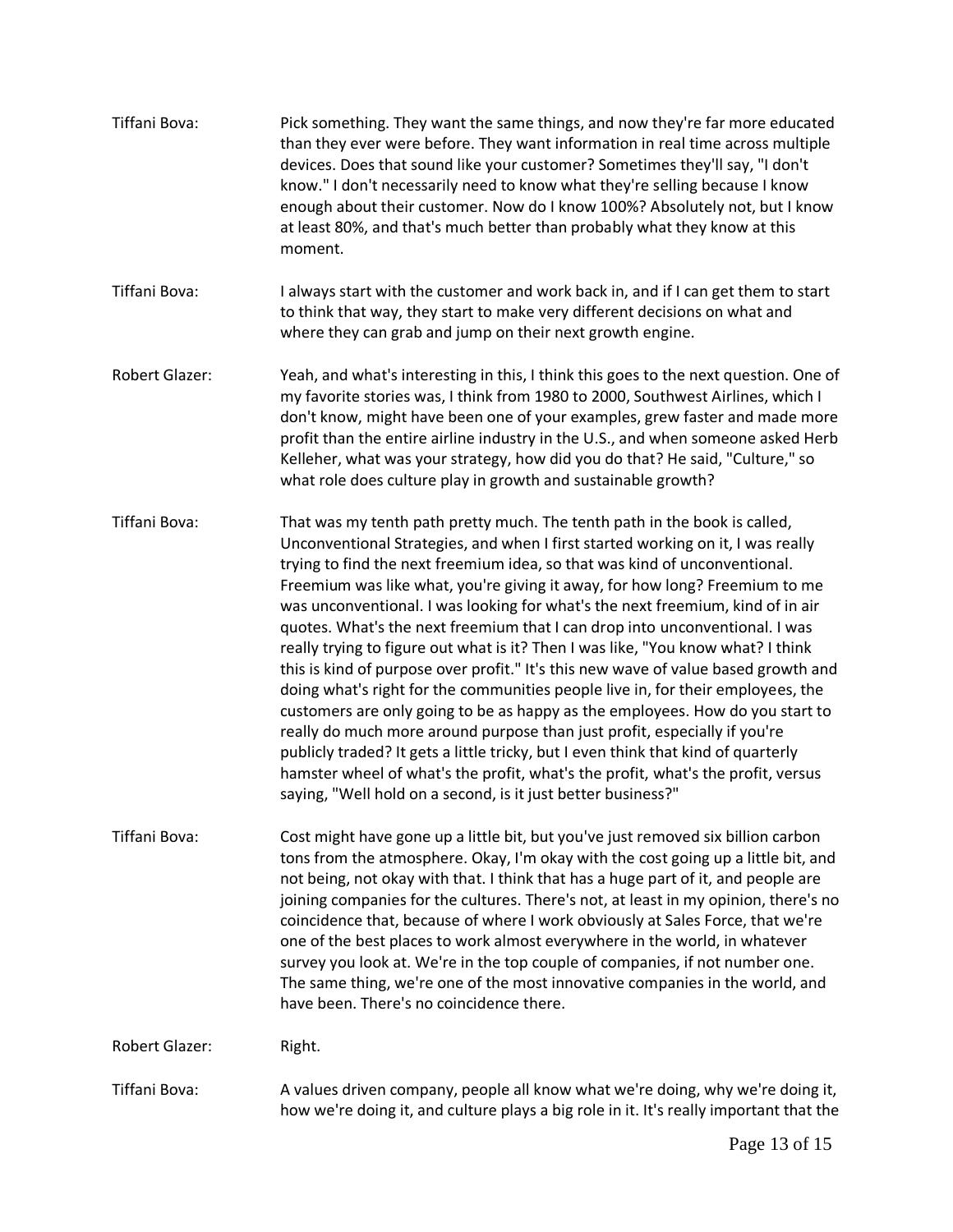only way you can do that is by knowing what is that value system, what is your culture? What do you want to be known for, for your employees, and how do you get them motivated and inspired to do amazing work every single day, and ultimately the people that reap the benefit of that are your customers.

- Robert Glazer: Yeah, as I think you said, culture and innovation go hand in hand, particularly if you're looking, if you need the talent who's going to come in and have the ideas, and drive the growth. Well, I like to usually end with this question, but I will, I'll tweak it up a little bit for you, so what is a personal or professional growth mistake that you've learned the most from in your career?
- Tiffani Bova: I'd say, so a friend of mine, Naomi Simpson, who is a shark on Shark Tank Australia, gave me this term, which I have now completely ripped off, but she calls it her non-strength, so she's got strength. Instead of weakness it's nonstrength, so my lesson, my non-strength in growth was to trust the process. I was just no patience whatsoever, and I didn't trust the process. I, like my customers, was expecting results much faster than just the natural breathing of an idea, a concept, and something that was being launched. If it doesn't return in a quarter or two, we got to pull the plug versus saying, "It's just not going to return that fast. It's going to return in four quarters, and we just have to believe and trust the process that four quarters from now it will look very different than it looks today." I think trusting the process is a lesson that I always have to learn, and I try to help our customers, and people who read the book understand that this is a process.
- Tiffani Bova: Any path you decide to grow, the statistics show it's anywhere from two to four years to start to really see the results from a path you've decided to double down on, whether it's launch into a new market, launch a new product, move into customer centricity, try to get your hands around churn. It just takes time, and sometimes executives don't give it the time, so they kill it too fast, and sure enough one or two quarters later they have to do it again, and start all over. If you just remain vigilant to it, and know that it will be very uncomfortable. It will not feel natural, and you just have to have the patience to make it work. That's probably a lesson, a non-strength, that we all kind of need to lean into a little bit more. The other one was a positive, is that what you asked?
- Robert Glazer: No, it could be, it was personal or professional.

Tiffani Bova: Okay, so that would be my professional. Personal, I'd say it's the same thing. I'm just not patient, just as a person.

Robert Glazer: Yeah.

Tiffani Bova: Yeah, my grandfather used to tell me at, I think starting at age ... Well as long as I can remember, I don't know what age it was, that patience is a virtue, and at least once a day I'll laugh in my head. I find myself being completely impatient, so that would be my personal one.